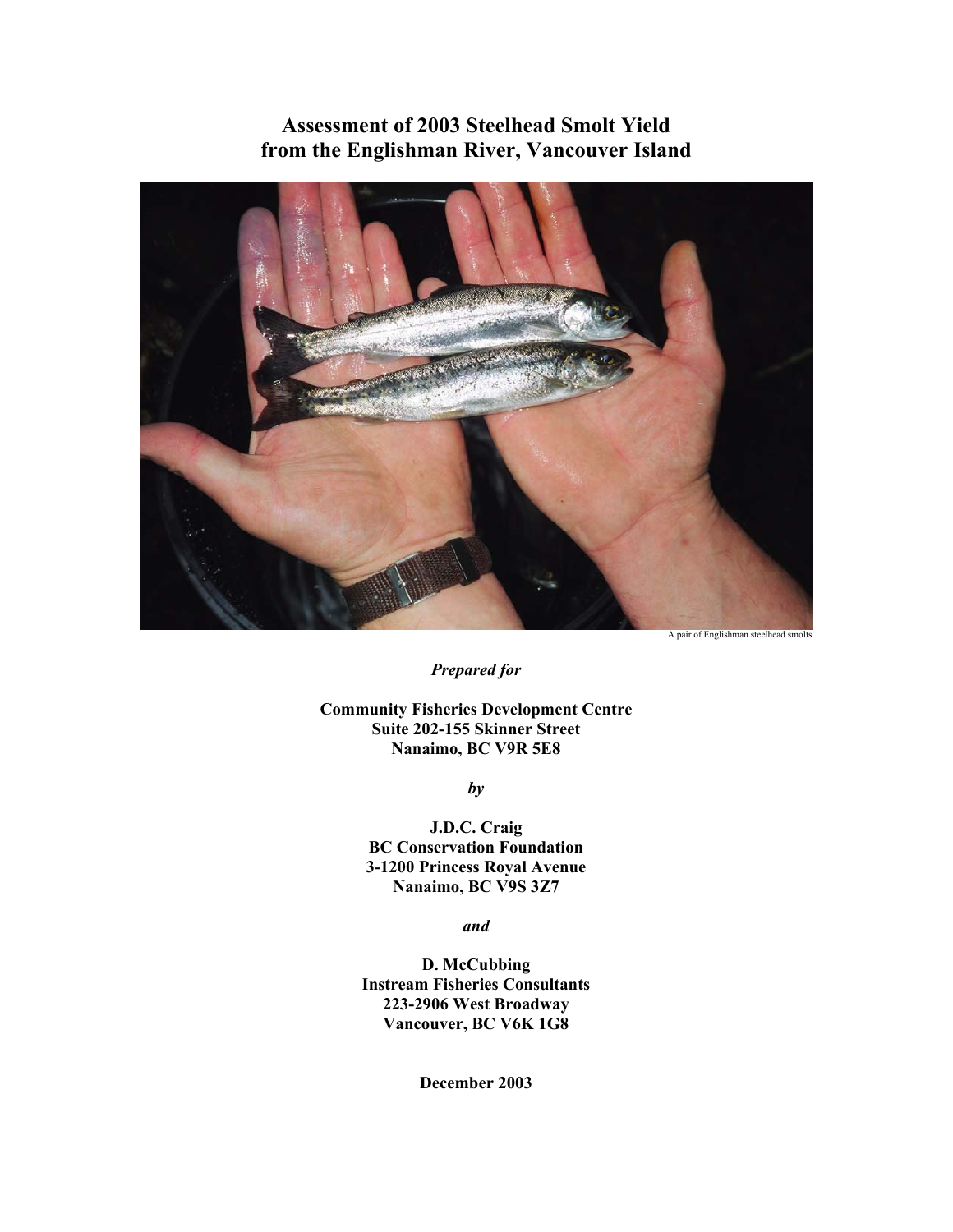# **Executive Summary**

Building on the Pacific Salmon Endowment Fund Society's Englishman River recovery plan, a second year of mark-recapture was conducted in the spring of 2003 to assess coho and steelhead smolt production. The Community Fisheries Development Centre (Nanaimo) contracted the BC Conservation Foundation to complete the study's steelhead smolt component. The pooled Peterson estimate of steelhead smolts emigrating from the Englishman River between April 12 and June 3, 2003 was 2,657 fish (95% confidence interval: 1,756 and 3,557). The Schaefer estimate was 2,585. Slightly older and smaller than fish in 2002, the 2003 smolt group was composed of 71.4% two year olds and 28.6% three year olds (n=70), and had mean lengths and weights of 159 mm (SD 16) and  $36.9 \text{ g}$  (SD 12.1; n=131), respectively. Recommendations include continued monitoring and improved trap maintenance during high water and/or heavy wind periods.

# **Acknowledgments**

 $\overline{a}$ 

Thanks are extended to Michael Gieringer (owner, Parrys RV Park and Campground), Weyerhaeuser Ltd. and TimberWest Forest Ltd. for allowing access to enumeration sites through their private land. Bob Brown, Mike Edwards, Don Henson, Clay Young, and Jeff Young installed and maintained the traps and fences. They also enumerated trout captures at the sidechannel fences and at Centre Creek, and marked steelhead smolts captured at the latter location. Melissa Andrews supplied preliminary discharge data for the study period. Brad Smith, Harlan Wright and Scott Silvestri assisted with smolt marking and sampling. Brad Smith edited the report.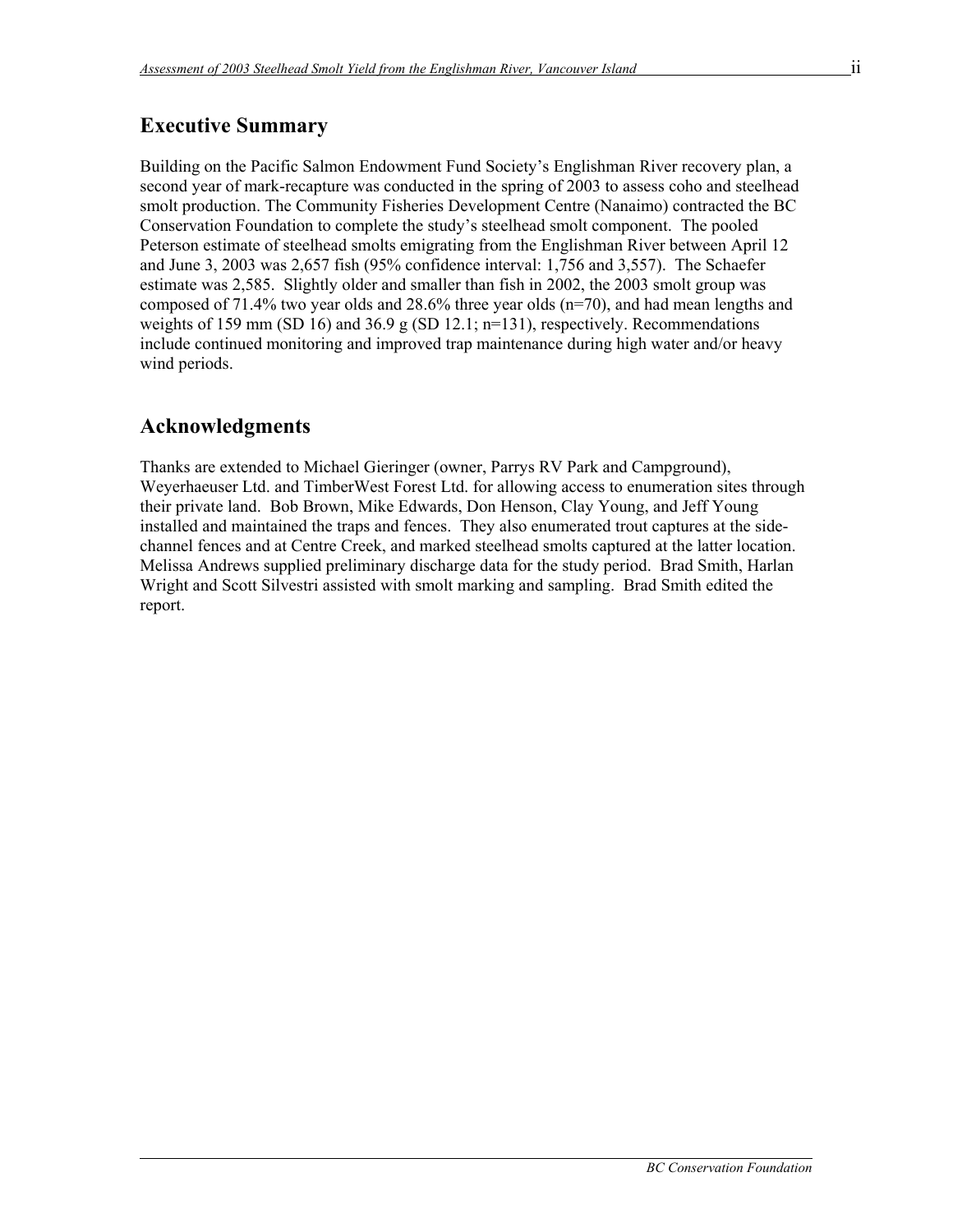# **Table of Contents**

# **List of Figures**

| Figure 1. Map of lower Englishman River showing rotary screw trap (red circle) and smolt fence |   |
|------------------------------------------------------------------------------------------------|---|
|                                                                                                |   |
| Figure 2. Morning water temperatures recorded in the Englishman River mainstem during 2002     |   |
|                                                                                                |   |
| Figure 3. Preliminary discharge at the Highway 19a bridge crossing (WSC station 08HB002)       |   |
|                                                                                                |   |
|                                                                                                |   |
|                                                                                                |   |
| Figure 6. Combined steelhead smolt captures for 2003 $(T1+T2)$ in relation to morning water    |   |
|                                                                                                |   |
| Figure 7. Length frequencies of Englishman River steelhead juveniles sampled at T2 in 2003     |   |
|                                                                                                |   |
| Figure 8. 2003 Englishman River steelhead smolt yield compared to the 2002 estimate and        |   |
|                                                                                                | 9 |

# **List of Tables**

| Table 2. Summary of juvenile steelhead sampling results from T2, Englishman River 2003 7  |  |
|-------------------------------------------------------------------------------------------|--|
| Table 3. Summary of steelhead smolt mark and recapture data, Englishman River 2003 8      |  |
| Table 4. Summary of trout captures in Centre Creek and in the TimberWest and Weyerhaeuser |  |
|                                                                                           |  |
|                                                                                           |  |

# **List of Appendices**

Appendix A. Photo documentation.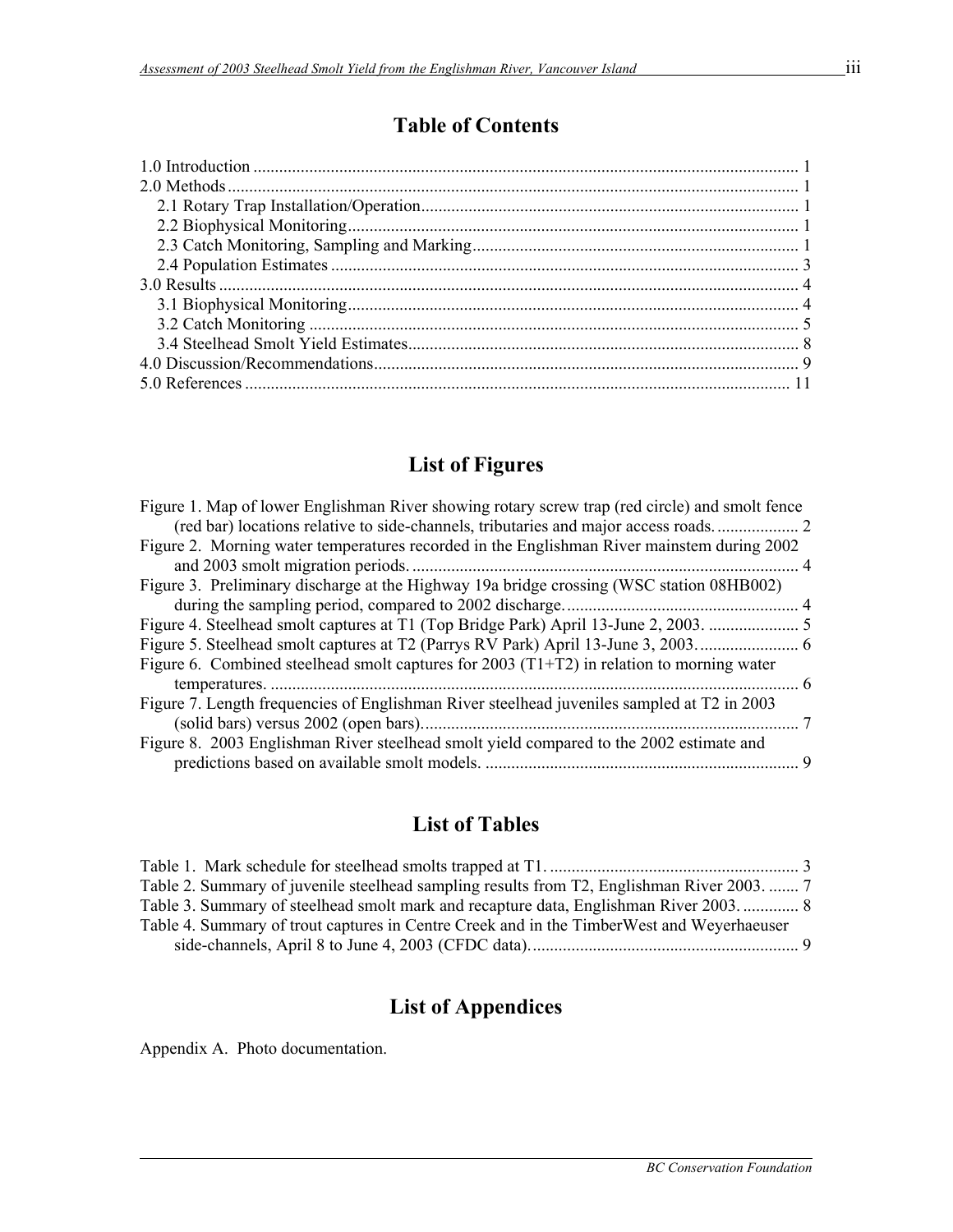# **1.0 Introduction**

As part of the 1998 Canadian Fisheries Adjustment and Restructing Plan, the \$30 million Pacific Salmon Endowment Fund was created to provide ongoing funding for initiatives to conserve, protect, and restore salmon and their habitat. The Vancouver Foundation invests Pacific Salmon Endowment Fund Society (PSEFS) capital, and annual interest managed by the Pacific Salmon Foundation is allocated to selected watersheds. In March 2001, the Englishman River was chosen by PSEFS as the first of seven BC watersheds that are now the focus of strategic recovery plans. PSEFS's technical committee approves projects identified by local advisory groups that meet the individual recovery plan objectives.

The Englishman River Watershed Recovery Plan (ERWRP; Bocking and Gaboury 2001) identified steelhead and coho smolt enumeration as a required activity to develop baseline information and follow stock trends in response to recovery efforts. In 2003, the ERWRP Round Table endorsed a project to complete the second year of smolt enumeration using local stream stewards employed by the Nanaimo-based Community Fisheries Development Centre (CFDC) and BC Conservation Foundation (BCCF) steelhead technicians. With the support of the Fisheries Section of the Ministry of Water, Land and Air Protection (MWLAP) in Nanaimo, CFDC subcontracted BCCF to design and conduct the steelhead smolt component of the enumeration.

Captures and estimates of coho, chinook, chum, and pink salmon, as well as non-salmonids are not included in this report.

# **2.0 Methods**

### **2.1 Rotary Trap Installation/Operation**

On April 7, 2003, CFDC staff installed two 6-foot rotary screw traps (RST) in the Englishman River at Top Bridge Park (T1) and at Parrys RV Park and Campground (T2), 5.0 and 1.8 km upstream of the mouth, respectively (Figure 1; Appendix A, photos 1-5). CFDC staff maintained the traps daily, regularly re-aligning them relative to the thalweg and verifying optimal drum rotation (4-6 rpm) to maximize catch efficiency.

### **2.2 Biophysical Monitoring**

 $\overline{a}$ 

Water temperature was recorded each morning using hand held mercury thermometers, and approximate water levels were noted daily. The Water Survey of Canada (WSC) maintains a permanent station (#08HB002) on the lower river at the Highway 19a bridge crossing. WSC staff in Nanaimo supplied preliminary discharge data for the study period.

### **2.3 Catch Monitoring, Sampling and Marking**

As in 2002, a BCCF technician performed trout counts and steelhead smolt marking at the RSTs 5-6 days per week. CFDC crew members completed salmon counts every morning and collected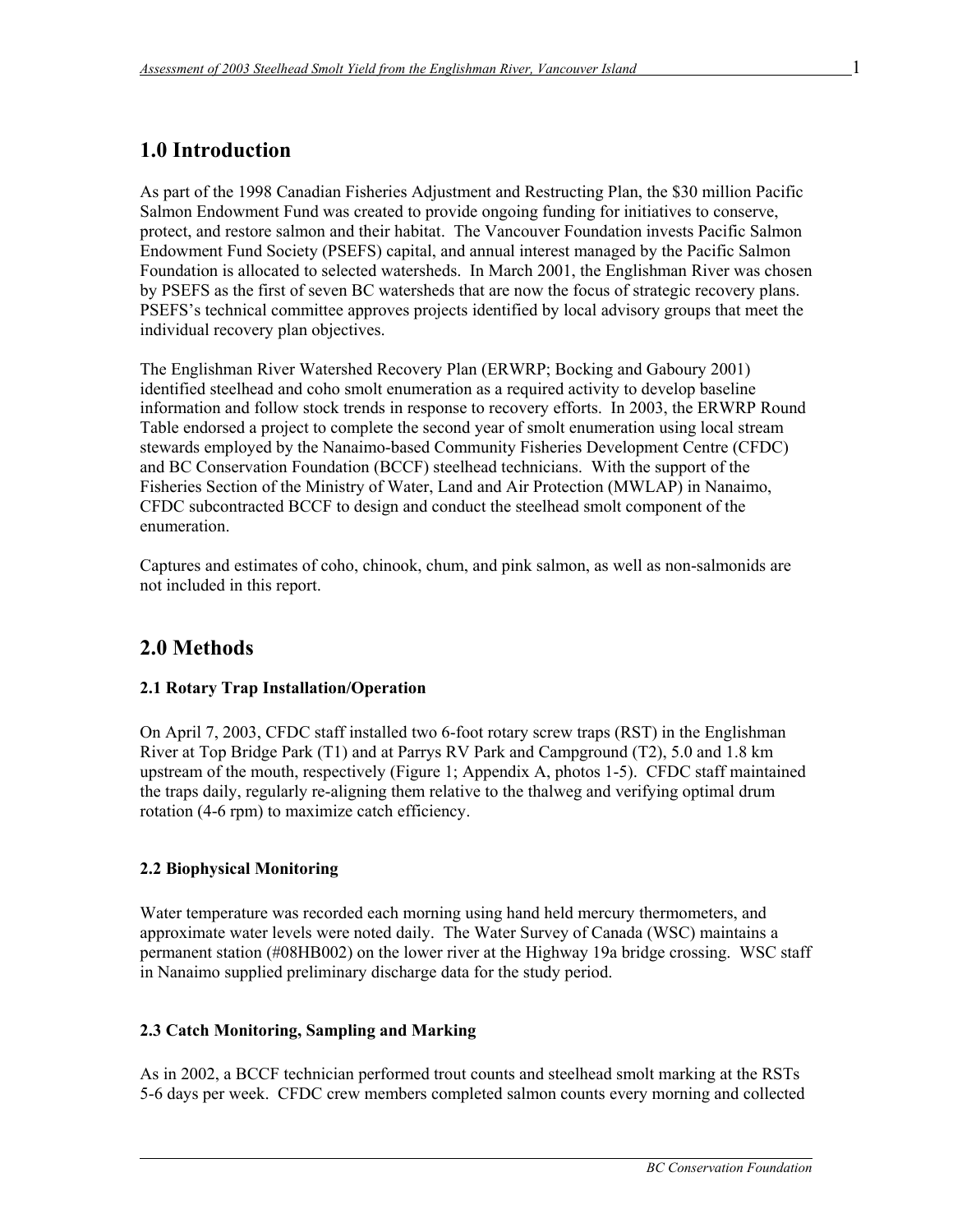trout data and marked steelhead smolts during days when a BCCF technician was not present. Daily catches at the three smolt fence sites, the TimberWest side-channel, the Weyerhaeuser sidechannel, and Centre Creek (Appendix A, photo 6) were also monitored by CFDC staff. In an attempt to increase the number of marks put out during this study relative to 2002, CFDC staff were asked to mark steelhead smolts captured at Centre Creek from April 15 onwards.



**Figure 1. Map of lower Englishman River showing rotary screw trap (red circle) and smolt fence (red bar) locations relative to side-channels, tributaries and major access roads.** 

Trap T1 was used as a marking trap, while T2 was used to sample and enumerate marked and unmarked fish. All trout were categorized by species/life stage and counted. Appendix A contains photos (#7-12) of typical trout and salmon specimens. The following definitions were used:

- **Smolt** (steelhead and cutthroat): silver bright colouration, and fork length  $> 140$  mm.
- **Parr** (steelhead and cutthroat): parr marks evident, and fork length < 140 mm. This would include 2002 brood juveniles that were slightly less than one year old, as well as 2001 brood parr.
- **Adult** (cutthroat):  $> 200$  mm fork length.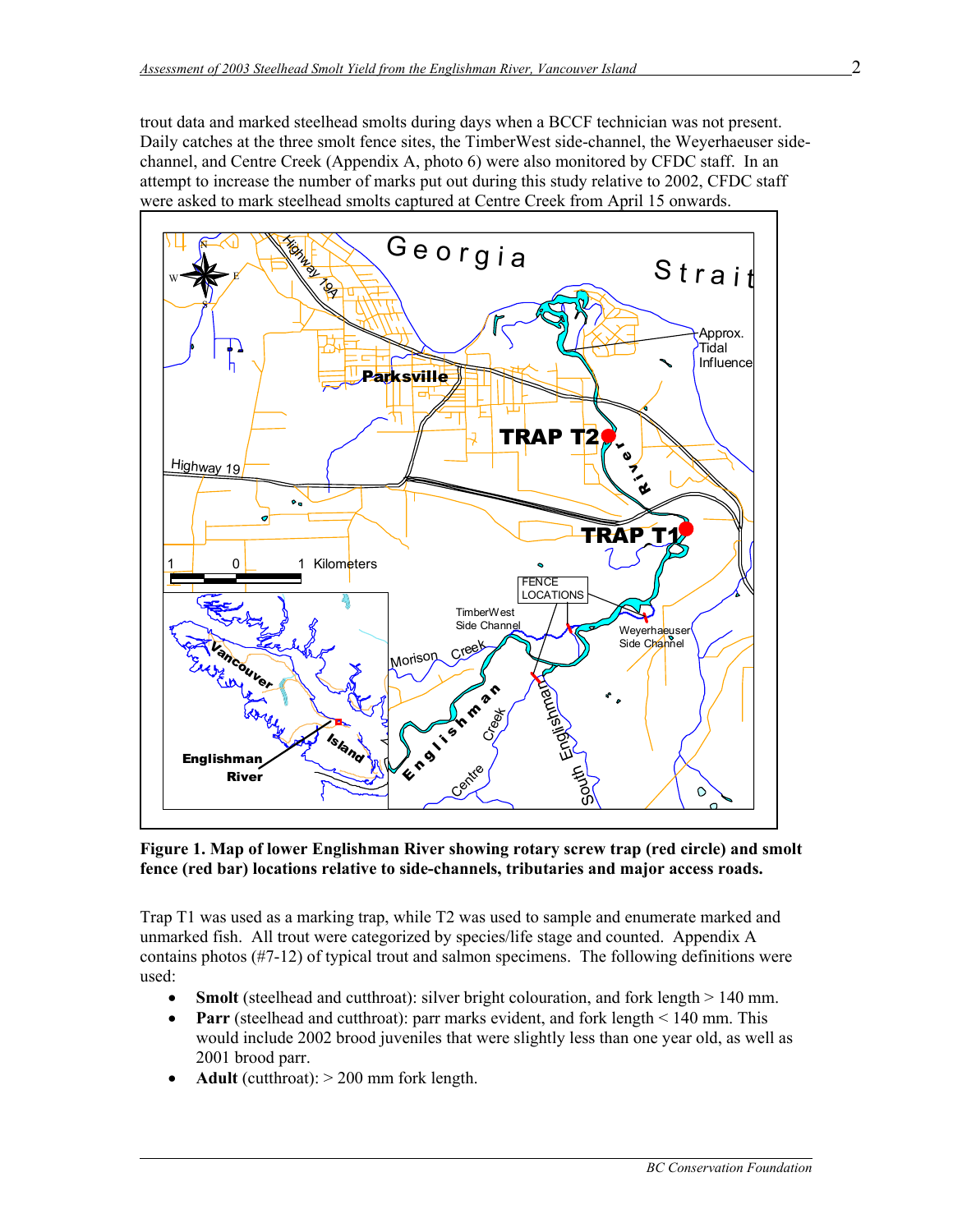T1 smolts were anaesthetized in a bath of dilute clove oil<sup>1</sup> to enable confirmation of minimum fork length and allow the appropriate mark to be applied with the least amount of stress. Handling was kept to a minimum and simple marks (no dye) were scheduled for application during the estimated peak of the outmigration (May 20), based on 2002 migration timing. The caudal fin was cut dorso-ventrally at a point less than one-fourth the distance from the tip of the lobe to the caudal peduncle. Alcian blue coloured dye was applied with a jet inoculator to produce a mark 4-8 mm in length along the fin. Marked smolts were allowed to fully recover and released 75 m downstream, in a deep pool with larger boulder cover.

To assess the catch efficiency of T2, all steelhead smolts from T1 were marked in unique release groups according to Table 1:

| Date              | Mark                                            | Code   |
|-------------------|-------------------------------------------------|--------|
| April 13-20:      | Lower caudal clip, plus dye left pectoral       | (LCLP) |
| April 21-30:      | Upper caudal clip, plus dye anal                | (UCA)  |
| May $1-10$ :      | Lower caudal clip, plus dye anal                | (LCA)  |
| May $11-20$ :     | Upper caudal clip                               | (UCO)  |
| May $21-30$ :     | Lower caudal clip                               | (LCD)  |
| May $31$ -June 7: | Upper caudal clip, plus dye anal (second round) | (UCA)  |

**Table 1. Mark schedule for steelhead smolts trapped at T1.** 

Steelhead smolts captured at the Centre Creek fence had a dye mark applied to the left ventral fin in addition to the marks outlined in Table 1.

All steelhead smolts trapped at T2 were anaesthetized with clove oil, checked for marks, and sampled for fork length and weight. Scale samples were taken from all smolts every second day. All rainbow parr were sampled for length and weight, and a few larger parr were sampled for scales to allow better separation of age cohorts. Length and life stage were recorded for all cutthroat.

Rainbow and cutthroat smolts and parr were also counted daily by CFDC staff at each of three fence operations (Figure 1). Fences were operated near the mouth of Centre Creek, and near the bottoms of the TimberWest (north side of mainstem) and Weyerhaeuser (south side of mainstem) side-channels primarily to evaluate coho production.

### **2.4 Population Estimates**

 $\overline{a}$ 

Using the mark-recapture data, a Peterson estimate (Ricker 1975) was generated following procedures and assumptions outlined in last year's report (Craig and McCubbing 2002). For comparison, a Schaefer estimate (Schaefer 1951) and maximum likelihood Darroch estimate (Plante 1990) were also produced.

<sup>&</sup>lt;sup>1</sup> One eye dropper of 1:10 clove oil: ethanol in 4-6 litres of river water.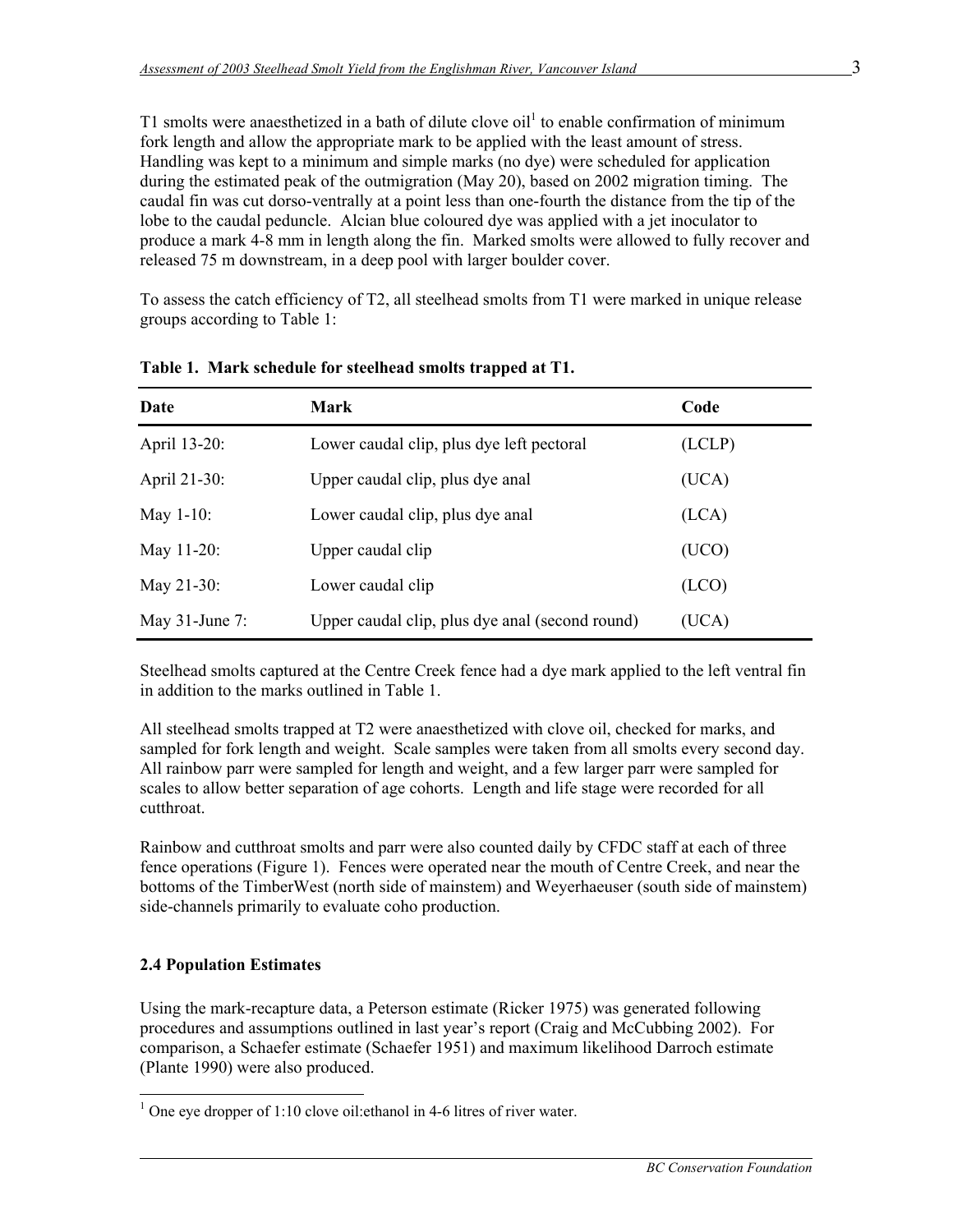### **3.0 Results**

 $\overline{a}$ 

#### **3.1 Biophysical Monitoring**

Morning water temperatures (generally the minimum daily value) ranged from a low of  $5.5^{\circ}$ C on April 14 to a high of 10.8°C on June 1 and averaged  $0.8$ °C higher than temperatures recorded during the same period in 2002 (Figure 2).



**Figure 2. Morning water temperatures recorded in the Englishman River mainstem during 2002 and 2003 smolt migration periods.** 

With the exception of a small, rain-related pulse on May 24-25, daily discharge generally decreased through the study period from a high of 21.6  $\text{m}^3\text{/s}$  (156% of MAD) on April 12 to low of 2.84 m<sup>3</sup>/s (20.5% of MAD) on May 20 (Water Survey of Canada, preliminary unadjusted data). Throughout the sampling period, flows were significantly lower than last year (Figure 3).



**Figure 3. Preliminary discharge at the Highway 19a bridge crossing (WSC station 08HB002) during the sampling period, compared to 2002 discharge.**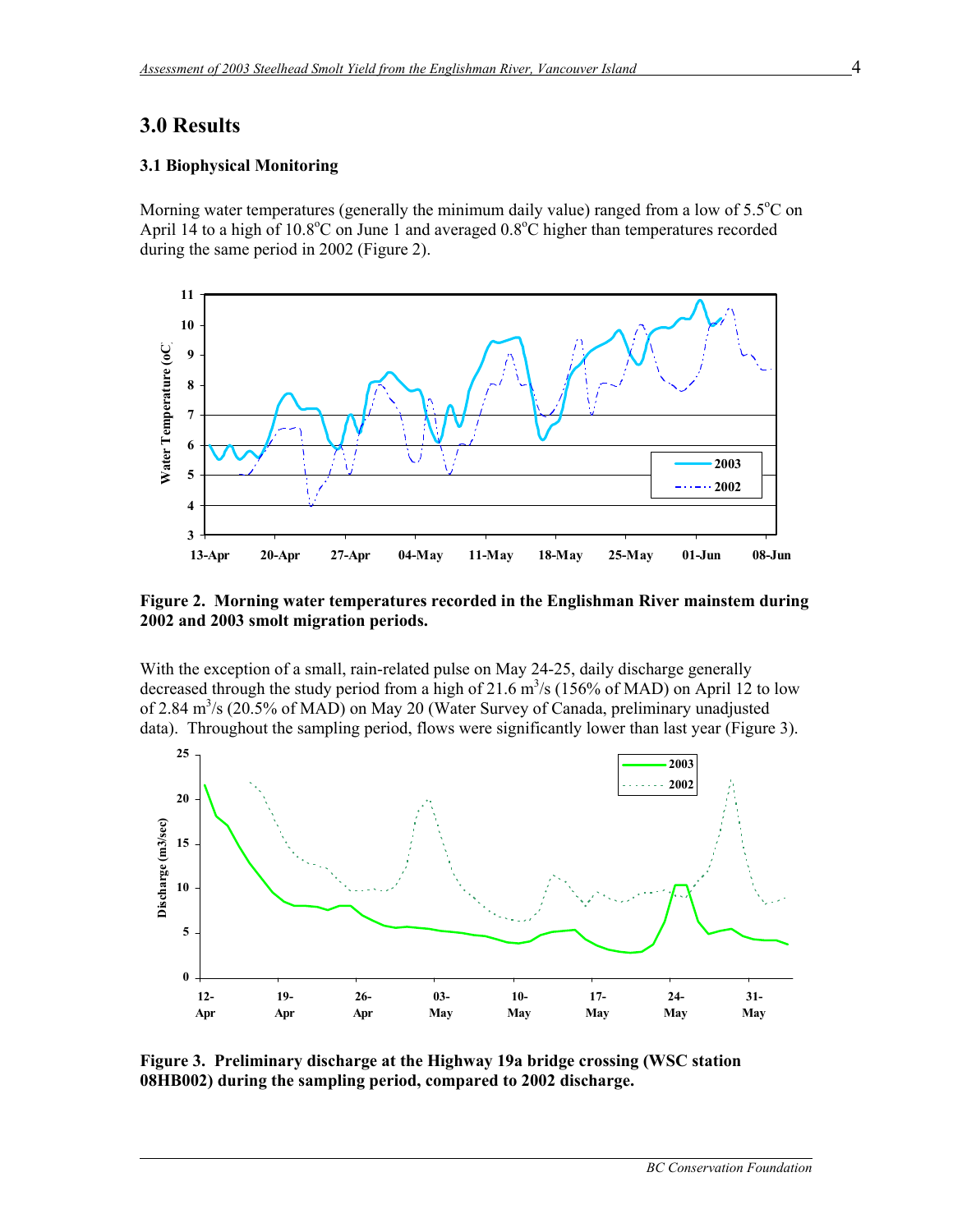### **3.2 Catch Monitoring**

 $\overline{a}$ 

Due to a minor high water event, traps were not fished until April 12, five days after installation. Traps were then operated 24 hours per day until June 3, 2002. During this period, T1 (upper trap) was found jammed with small woody debris and not turning on five occasions (April 21, May 2, 4, 7 and 11) resulting in low numbers or no fish captured. Over the same period, T2 was found not turning due to debris accumulation on May 23, 24, 26 and on June 1. Despite the nine RST jams, only one steelhead smolt mortality was observed during the project (T1, May 2) while coho mortalities ranged from none to approximately 35. To improve catch efficiency, T2 was repositioned on April 26 about 8 m further upstream, adjacent to a large rootwad on the stream bank. Unlike 2002, when catch numbers at each RST were similar, T1 appeared to be over three times as efficient as T2, as the following data reflects.

At T1 between April 13 and June 2, a total of 477 smolts were captured and marked (Figure 4). Several individuals that displayed obvious smolt characteristics but were smaller than the 140 mm guideline were also marked. Other trout captures included one resident rainbow, 168 rainbow "parr" and 32 cutthroat (12 smolts, 16 parr, and four adults including one mortality).



**Figure 4. Steelhead smolt captures at T1 (Top Bridge Park) April 13-June 2, 2003.** 

At the Centre Creek fence between April 15 and June 2, a total of 14 smolts were captured and marked. In the initial days of fence operation (April 8-14), an additional 24 smolts were captured but not marked. A rain event on April 8 and 9  $(\sim 1,200\% \text{ MAD})$  caused the fence to fail.

At T2, a total of 138 steelhead smolts were captured (Figure 5), including 10 fish between 130 and 139 mm in length that were obviously smolting. Other trout captures included one resident rainbow, 95 rainbow "parr" and 18 cutthroat (9 smolts, 3 parr and 6 adults). Minor widening of the channel's wetted width where T2 was situated may have accounted for the lower number of smolts captured compared to 2002 (n=260).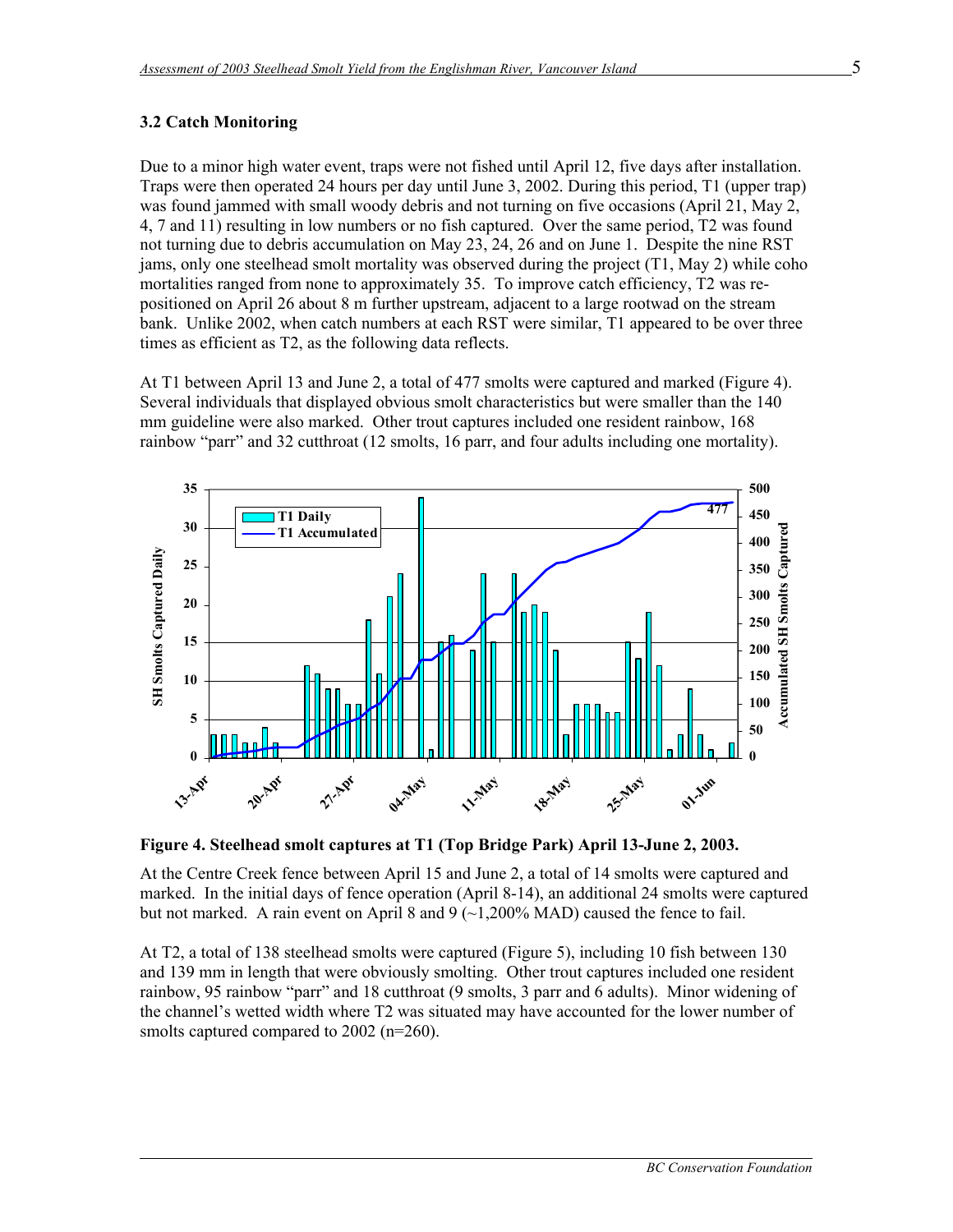

**Figure 5. Steelhead smolt captures at T2 (Parrys RV Park) April 13-June 3, 2003.** 

In 2003, smolt emigration appeared to peak two weeks earlier than in 2002, with 62% of the total catch (both traps) sampled between April 28 and May 16. This emigration was closely associated with morning water temperatures near and above  $8.0^{\circ}$ C (Figure 6).



**Figure 6. Combined steelhead smolt captures for 2003 (T1+T2) in relation to morning water temperatures.** 

 $\overline{a}$ 

Length and weight data of 131 steelhead smolts sub-sampled at T2 are summarized in Table 2. This year's smolt group was slightly smaller than that of last year, with mean lengths and weights 8 mm and 6.3 g less, respectively, than in 2002 (Figure 7). With a factor of 0.89 x  $10^{-5}$ , mean smolt condition was identical to that observed in 2002. Based on 70 readable scale samples, this year's smolt group was composed of 71.4% two year olds and 28.6% three year olds, similar to 2002 (77.6% 2 year, 22.4% 3 year; n=246).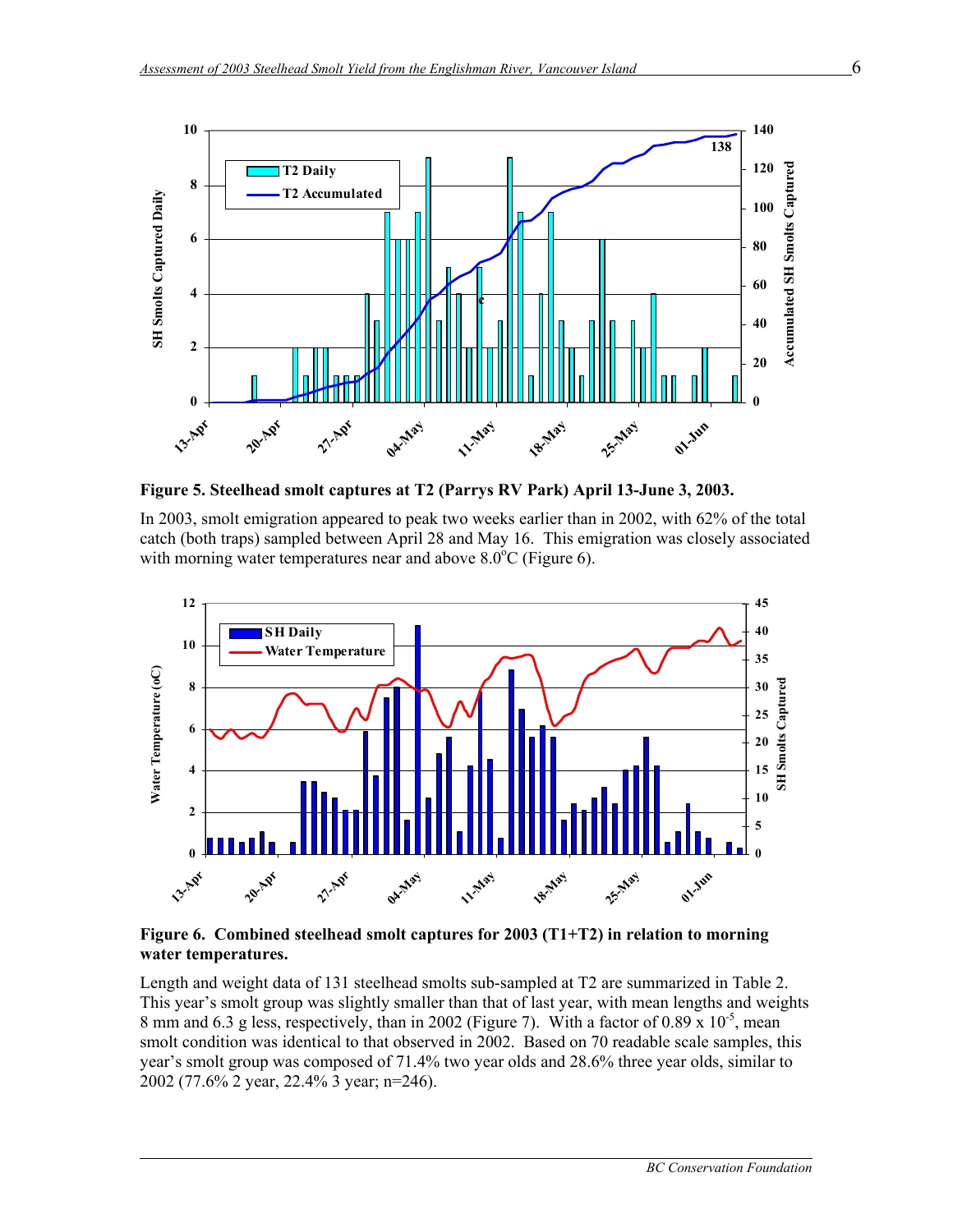|                             |       | Length (mm) | Weight (g) |
|-----------------------------|-------|-------------|------------|
| <b>Steelhead Smolts</b>     | $N=$  | 131         | 131        |
|                             | Max   | 221         | 80.4       |
|                             | Mean  | 159         | 36.9       |
|                             | Min   | 130         | 18.1       |
|                             | S.D.  | 16          | 12.1       |
| Steelhead Parr <sup>1</sup> | $N =$ | 57          | 56         |
|                             | Max   | 158         | 41.0       |
|                             | Mean  | 84          | 7.0        |
|                             | Min   | 56          | 2.0        |
|                             | S.D.  | 18          | 5.7        |

#### **Table 2. Summary of juvenile steelhead sampling results from T2, Englishman River 2003.**

<sup>1.</sup> Steelhead parr defined as juveniles <140 mm fork length without smolt characteristics.

Of 95 rainbow parr captured at T2, about 60% were randomly sampled for length and weight (Table 2). Using last year's inferred maximum length of 100 mm for fish just less than one year old, the 2002 brood juveniles comprised 91% of the total parr sampled, and had average lengths, weights and condition factors of 80 mm, 5.3 g, and 1.01 x 10<sup>-5</sup>, respectively. In 2002, this cohort had average lengths and weights slightly larger (81 mm and 5.7 g, n=163, Figure 7) and had the same condition factor.



**Figure 7. Length frequencies of Englishman River steelhead juveniles sampled at T2 in 2003 (solid bars) versus 2002 (open bars).**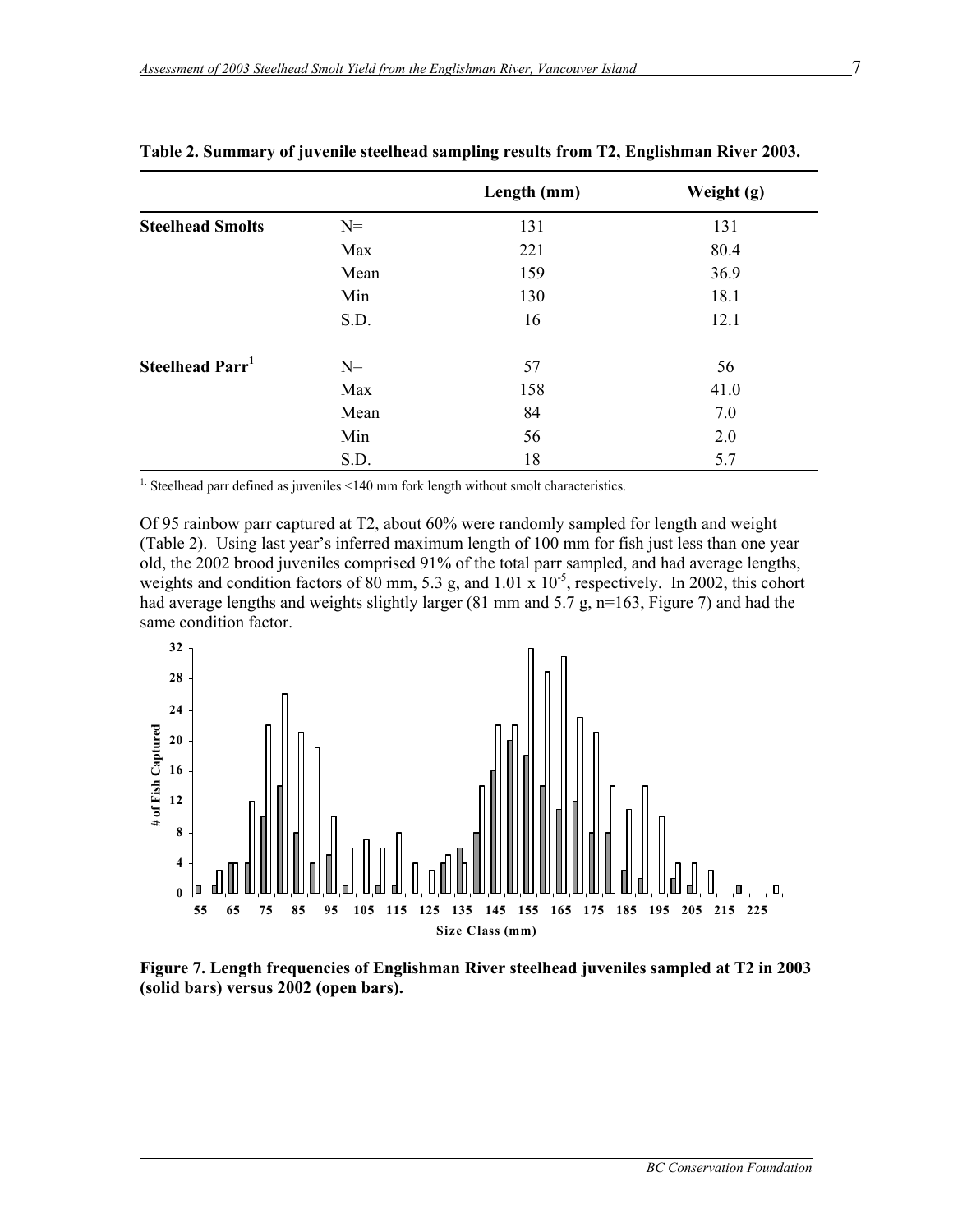#### **3.4 Steelhead Smolt Yield Estimates**

 $\overline{a}$ 

In total 477 steelhead smolts were captured at the upstream trap (Top Bridge), with no mortalities. Of this total all were marked and released downstream of the trap location. An additional 14 smolts were marked at Centre Creek. Twenty-four of the marked fish (all from the  $T1 - Top Bridge site)$  were recaptured at the lower trap site (T2 – Parrys), giving an average estimated catch efficiency (ECE) of 5.0%. None of the 14 steelhead smolts marked at Centre Creek were recaptured at the lower site, thus these fish were excluded from the statistical analysis. Of the six mark groups of steelhead smolts released over the migration period, recapture rates ranged from 0% to 5.8% (Table 3). Based on the combined mark and recapture data (i.e., pooled Peterson estimator) the total steelhead smolt emigration past the trap site was estimated to be 2,657 fish, 95% confidence interval: 1,756 and 3,557. The assumption of complete mixing was met, indicating the percentage of marks recovered between release periods was similar (chi-square,  $df = 5$ ,  $X^2 = 1.47$ ,  $p = 0.92$ ), albeit low. However the assumption of equal proportions of marked versus unmarked fish among recovery strata was only partially true (chisquare,  $df = 7$ ,  $X^2 = 6.97$ ,  $p = 0.43$ ), as can be seen by the variance in Table 3. These tests indicate that pooling may create bias in the population estimate. In an attempt to examine the bias, we pooled recovery strata 1 with 2 and 7 with 8 (no recaptures in strata 1 and 8). We also pooled marking strata 1 with 2 (low numbers of marked fish in strata 1. A ML Darroch estimate of 2,706 steelhead smolts, 95% confidence limits: 1,673 to 3,740 was calculated, although the low G<sup>2</sup> value associated with this estimate (G<sup>2</sup> = 2.04, df = 2, p=0.36) indicates a poor fit to the data (Arnason et al. 1996). The Schaefer estimate was 2,585.

| <b>Release</b><br><b>Stratum</b> | Period                   | Fish<br>Marked | $\mathbf{1}$     | $\overline{2}$   | $\mathbf{3}$     | $\overline{\mathbf{4}}$ | 5                | 6                | $\overline{7}$   | 8                | Percent<br><b>Recoveries</b> |
|----------------------------------|--------------------------|----------------|------------------|------------------|------------------|-------------------------|------------------|------------------|------------------|------------------|------------------------------|
|                                  |                          |                | $20-$<br>Apr     | $27 -$<br>Apr    | $04 -$<br>May    | $11-$<br>May            | $18-$<br>May     | $25 -$<br>May    | $01-$<br>Jun     | $08 -$<br>Jun    |                              |
| $\mathbf{1}$                     | April 14-20              | 19             | $\boldsymbol{0}$ | $\boldsymbol{0}$ | $\boldsymbol{0}$ | $\boldsymbol{0}$        | $\boldsymbol{0}$ | $\mathbf{0}$     | $\boldsymbol{0}$ | $\boldsymbol{0}$ | $\bf{0}$                     |
| $\mathbf{2}$                     | April 21-30              | 105            | $\boldsymbol{0}$ | $\sqrt{4}$       | $\sqrt{2}$       | $\boldsymbol{0}$        | $\boldsymbol{0}$ | $\boldsymbol{0}$ | $\boldsymbol{0}$ | $\mathbf{0}$     | 5.7                          |
| 3                                | May 1-10                 | 143            | $\boldsymbol{0}$ | $\boldsymbol{0}$ | 3                | $\overline{4}$          | $\boldsymbol{0}$ | $\boldsymbol{0}$ | $\boldsymbol{0}$ | $\mathbf{0}$     | 4.9                          |
| $\overline{\mathbf{4}}$          | May 11-20                | 120            | $\boldsymbol{0}$ | $\boldsymbol{0}$ | $\boldsymbol{0}$ | $\boldsymbol{0}$        | $\sqrt{6}$       | $\mathbf{1}$     | $\boldsymbol{0}$ | $\boldsymbol{0}$ | 5.8                          |
| 5                                | May 21-30                | $\bf 87$       | $\boldsymbol{0}$ | $\boldsymbol{0}$ | $\boldsymbol{0}$ | $\boldsymbol{0}$        | $\boldsymbol{0}$ | $\mathbf{1}$     | 3                | $\mathbf{0}$     | 4.6                          |
| 6                                | May 31-Jun<br>10         | $\overline{3}$ | $\boldsymbol{0}$ | $\boldsymbol{0}$ | $\boldsymbol{0}$ | $\boldsymbol{0}$        | $\mathbf{0}$     | $\boldsymbol{0}$ | $\boldsymbol{0}$ | $\boldsymbol{0}$ | $\bf{0}$                     |
| <b>Untagged Fish</b>             |                          |                | $\mathbf{1}$     | 6                | 37               | $20\,$                  | $\bf 27$         | 16               | $\boldsymbol{6}$ | $\mathbf{1}$     |                              |
| <b>Total Recovered</b>           |                          |                | $\mathbf{1}$     | 10               | 42               | 24                      | 33               | 18               | 9                | $\mathbf{1}$     |                              |
|                                  | <b>Marked proportion</b> |                | $\bf{0}$         | 40.0             | 11.9             | 16.7                    | 18.2             | 11.1             | 33.3             | $\bf{0}$         |                              |

#### **Table 3. Summary of steelhead smolt mark and recapture data, Englishman River 2003.**

**Recovery Stratum**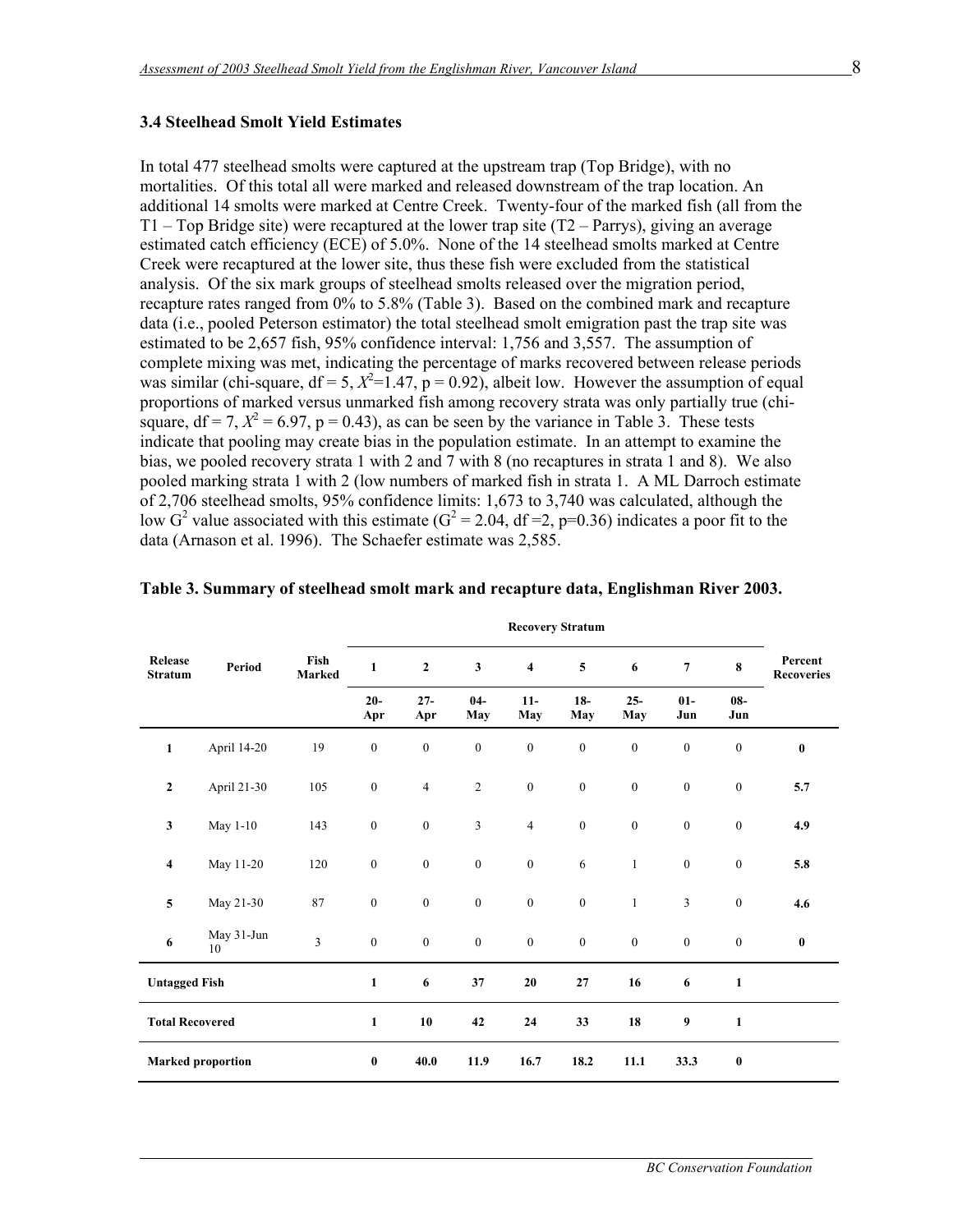Fences were operated from April 8 to June 8 on Centre Creek and the two mainstem sidechannels. Trout captures (CFDC data) are summarized in Table 4.

| Location                |       | Rainbow/Steelhead |          | <b>Cutthroat</b> |      |       |  |
|-------------------------|-------|-------------------|----------|------------------|------|-------|--|
|                         | smolt | parr              | adult    | smolt            | parr | adult |  |
| <b>Centre Creek</b>     | 38    | 86                |          | 33               | 42   |       |  |
| <b>TimberWest S/C</b>   | 20    | 69                | $\theta$ | 15               | 20   | 2     |  |
| <b>Weyerhaeuser S/C</b> | 12    | 9                 |          | 0                |      |       |  |

#### **Table 4. Summary of trout captures in Centre Creek and in the TimberWest and Weyerhaeuser side-channels, April 8 to June 4, 2003 (CFDC data).**

Note: breakdown of Centre Creek cutthroat smolts and adults not available.

### **4.0 Discussion/Recommendations**

 $\overline{a}$ 

As in 2002, this year's pooled Peterson steelhead smolt estimate of 2,657 includes relatively large confidence intervals  $(\pm 900 \text{ fish}, \text{or } 34\%)$ . To a large degree, the efficiency of T2 dictates estimate precision. Though crews continually adjusted T2 position relative to thalweg and natural "pinch points" in stream, an average of only 5% efficiency was observed during the sampling. An additional screw trap operating in the same area as T2 could be considered. However, even a doubling of the average ECE observed this year may not justify the additional expense, as the estimate would still have confidence intervals of  $\pm 25\%$ . Smolt production in 2003 represents 33% to 58% of the river's estimated capacity based on available smolt models (Figure 8).



**Figure 8. 2003 Englishman River steelhead smolt yield compared to the 2002 estimate and predictions based on available smolt models.**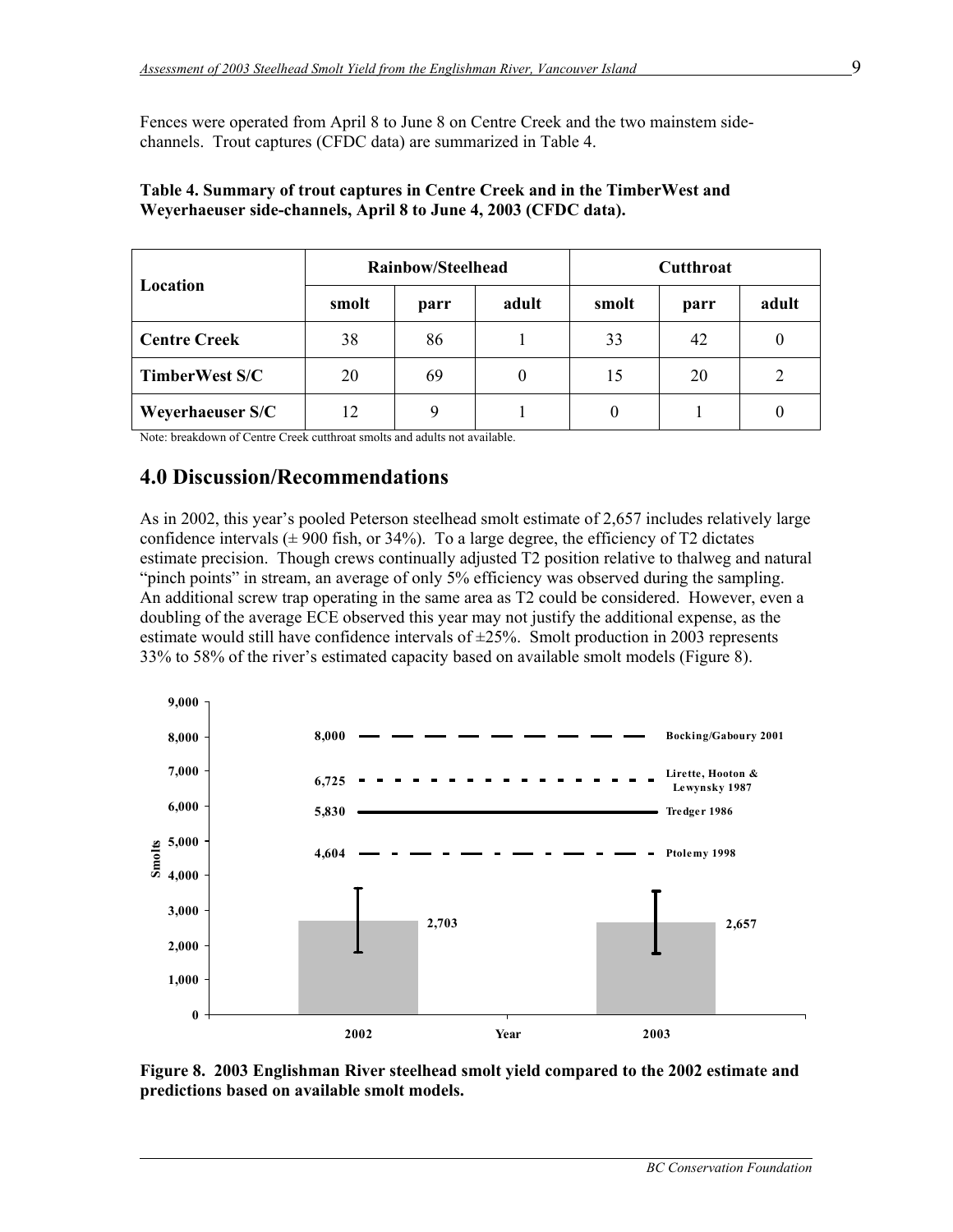Contributing brood year peak adult densities observed during snorkel surveys were generally low, ranging from 1.8 fish/km to 8.0 fish/km (2000 and 2001, respectively, MWLAP Files, Nanaimo). Assuming 4% marine survival, this smolt group should contribute 106 steelhead adults to the Englishman River in coming years. **Because steelhead smolt production directly relates to watershed health and Recovery Plan efforts are focused on improving freshwater life cycle stages, smolt enumerations are critical and should continue in conjunction with adult escapement programs**. Development of stock recruitment relationships (based on a steelhead generation of data) will be an important tool to assess the Plan's effectiveness.

Flows in the Englishman River during the spring of 2003 were consistently lower than in 2002 but appeared adequate for smolt migration. No extreme events occurred, with flows ranging from 156% to 20% of mean annual discharge. Estimated catch efficiencies were also relatively consistent, ranging from 0% to 5.8% at the downstream trap. From April 21 to May 30, when the majority of migration occurred, ECE was particularly consistent, ranging from 4.6% to 5.8%.

Debris accumulations between May 23 and June 1 caused four jams at T2 (trap not rotating), with no related steelhead mortalities. Though there was no indication of when traps jammed (and thus what proportion of a day's migration was not sampled), it must be assumed that some fish were missed and that our estimate is correspondingly low. **If budgets are insufficient for a maintenance component to address high-water/heavy wind periods, an agreement with a campground resident or the operator to keep an eye on the trap in the evening and to call if a problem arises may reduce the number of lost/incomplete sampling days.** 

Most of the required assumptions for the mark-recapture were met. As in 2002, the lower trap was located 1.8 km upstream of the mouth, and the area's low gradient and degree of tidal influence would suggest that very few steelhead smolts are generated in the reach below the trap. Spatially speaking, virtually all steelhead smolts would have to pass T2.

In temporal terms, the smolt migration appeared to be reasonably well-sampled, as seen by the capture results. Smolt captures were low to nil at the start and end of the trapping period.

Though not strictly assessed, tagging-related mortality was believed to be low to non-existent. Care was taken to minimize handling and maximize recovery time prior to release, and release locations offered depth with LWD and/or boulder cover for fish.

Similar to 2002, steelhead smolt production from side-channels was relatively low (mean of 0.6% of total estimated production). The contribution from Centre Creek was 38 smolts (1.43% of the total), down from 153 (6%) reported in 2002 by CFDC staff. Centre Creek's more moderate temperatures and a high water event in early April may have initiated an early migration of steelhead smolts and/or pre-smolts that would not have been included in fence counts.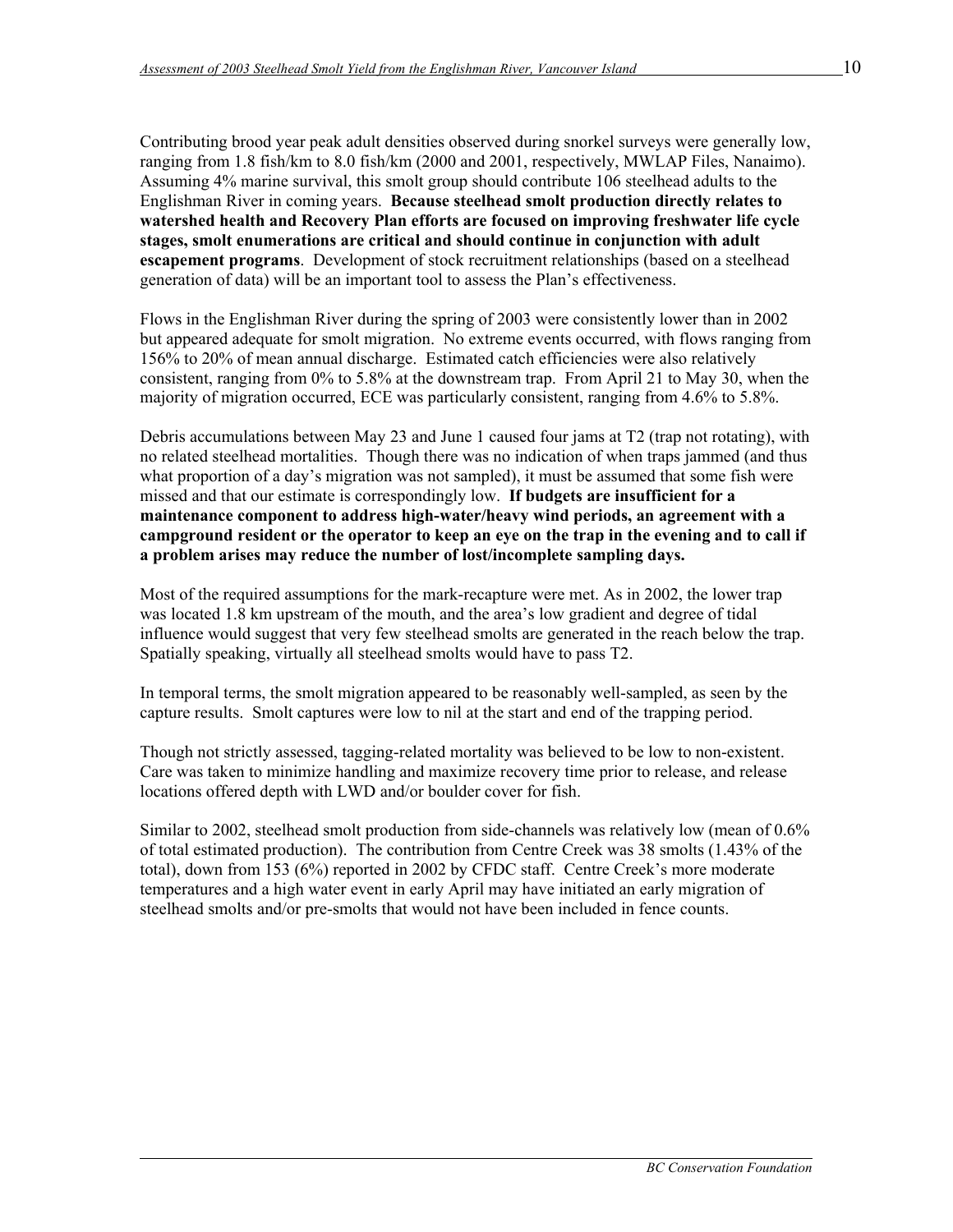# **5.0 References**

- Arnason, A.N., C.W. Kirby, C.J. Schwarz, and J.R. Irvine. 1996. Computer analysis of data from stratified mark-recovery experiments for the estimation of salmon escapements and other populations. Can. Tech. Rep. Fish. Aquat. Sci. 2106 37p.
- Bocking, R. and M. Gaboury. 2001. Englishman River watershed recovery plan. *Prepared for*  Pacific Salmon Endowment Fund Society, Vancouver, BC. 46 pp plus appendices.
- Craig, J.D.C. and D. McCubbing. 2002. Assessment of 2002 steelhead smolt yield from the Englishman River, Vancouver Island. Prepared for Community Fisheries Development Centre, Nanaimo, B.C. 11 p.
- Lirette, M.G., Hooton, R.S. and V.A. Lewynsky. 1987. Preliminary steelhead production capability estimates for Vancouver Island streams. Fisheries Technical Circular No. 74. Ministry of Environment and Parks. 23 p.
- Plante. 1990 estimation de la taille d'une population animale a l'aide d'un modele de capturerecapture avec stratification. MSc Thesis, Universite Laval Quebec.
- Ptolemy, R.A. 1998. Preliminary estimates of steelhead production from eight east coast Vancouver Island watersheds with emphasis on minimum spawning escapement. Unpubl. data summary. Ministry of Fisheries, Victoria. 1p.
- Schaefer, M.B. 1951. Estimation of the size of animal populations by marking experiments. U.S. Fish and Wildl. Serv. Fish. Bull 69: 191-203.
- Ricker, W.E. 1975. Computation and interpretation of biological statistics of fish populations. Bull. Fish. Res. Brd. Can. 191: 382 p.
- Tredger, C.D. 1986. First cut steelhead smolt yield estimates: model preparation and application to BC streams. Unpubl. MS. Ministry of Environment, Fisheries Branch. Victoria, BC. 19p.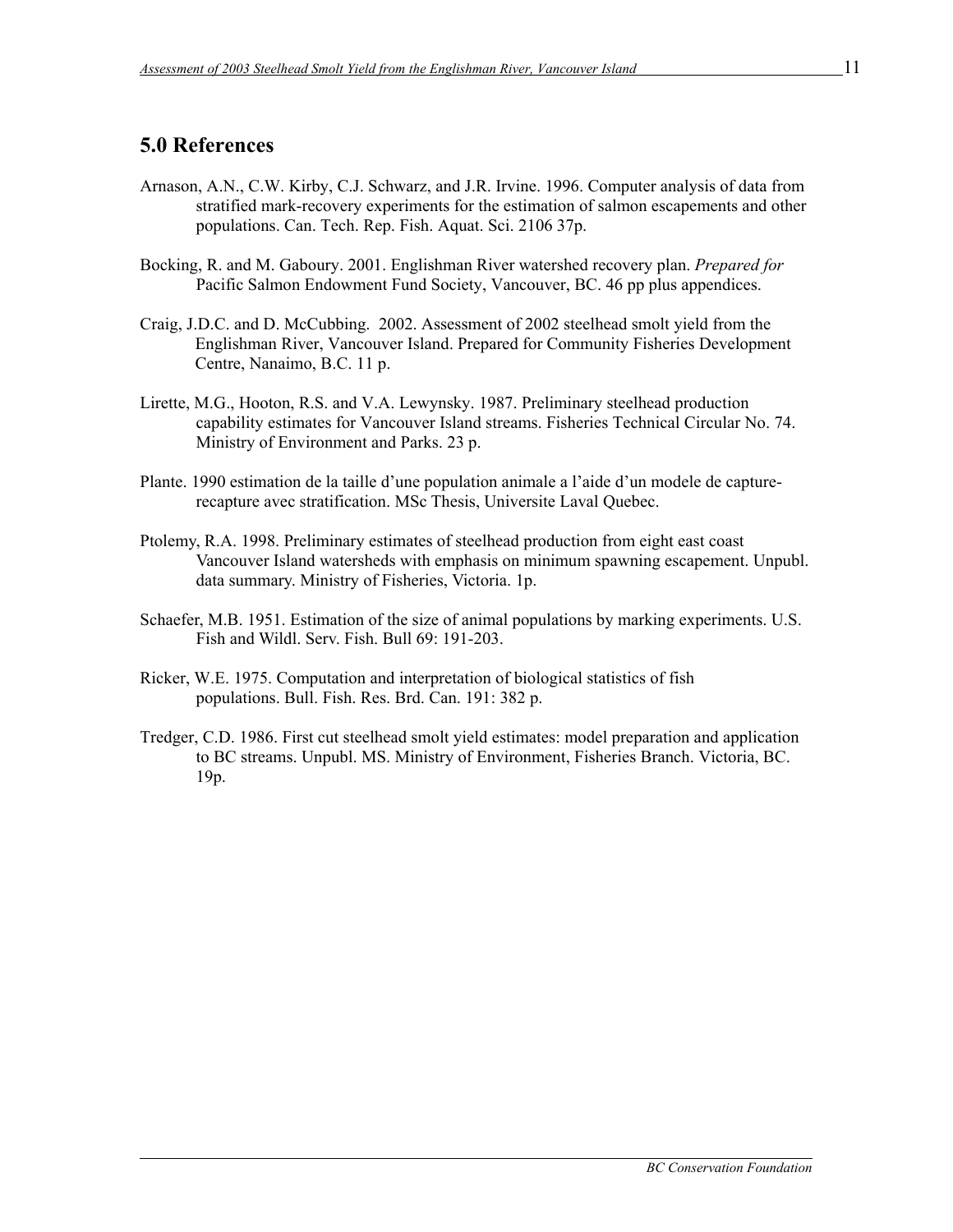#### **Appendix A. Photo Documentation.**



Photo 1. Upstream view of T2 at start of season (moderate flows).



Photo 3. Upstream view of T2 re-positioned mid-season during low flows.





Photo 7. Cutthroat parr captured in RST operation.



 Photo 2. Downstream view of T2 at start of season (moderate flows).



 Photo 4. Downstream view of T2 re-positioned mid-season during low flows.



Photo 5. Close up of T1 rotary screw trap. Photo 6. Downstream view of CFDC smolt fence on Centre Creek.



 Photo 8. RST captures: coho smolt (upper), chinook smolt, rainbow parr, chum fry (lower)